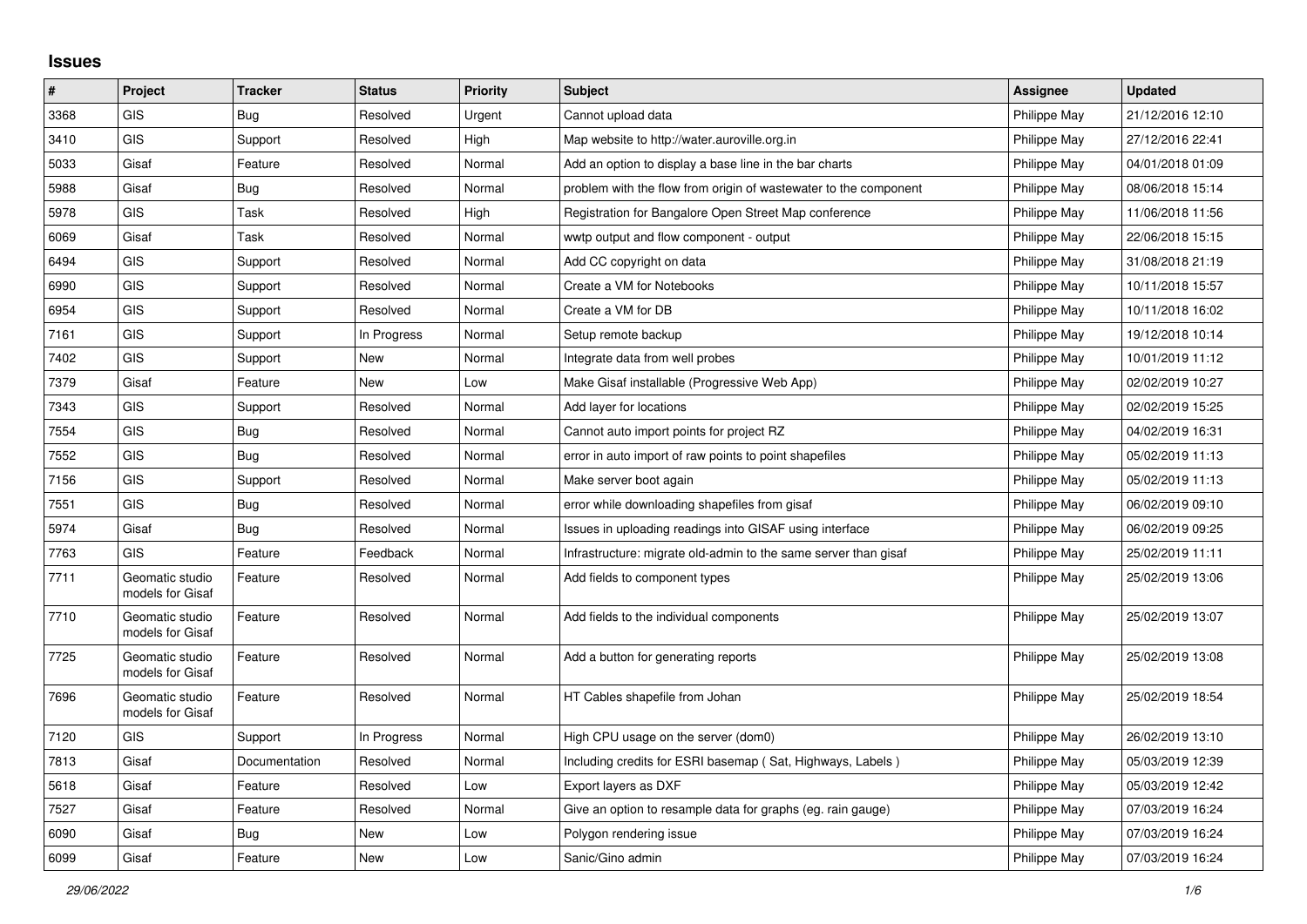| #    | Project                             | <b>Tracker</b> | <b>Status</b> | <b>Priority</b> | <b>Subject</b>                                                                   | <b>Assignee</b> | <b>Updated</b>   |
|------|-------------------------------------|----------------|---------------|-----------------|----------------------------------------------------------------------------------|-----------------|------------------|
| 3472 | Gisaf                               | Feature        | Resolved      | Normal          | Weather station graphs: choice of parameters                                     | Philippe May    | 10/03/2019 14:52 |
| 6538 | Gisaf                               | Bug            | <b>New</b>    | Normal          | Well level: improve the form and input processing (dry checkbox)                 | Philippe May    | 12/03/2019 11:09 |
| 7936 | Geomatic studio<br>models for Gisaf | Task           | Resolved      | Normal          | Add the wastewater type to the origin                                            | Philippe May    | 19/03/2019 23:56 |
| 7709 | Geomatic studio<br>models for Gisaf | Feature        | Resolved      | Normal          | Waste water treatment plant improvements                                         | Philippe May    | 19/03/2019 23:58 |
| 7935 | Geomatic studio<br>models for Gisaf | Task           | Resolved      | Normal          | Template components in order                                                     | Philippe May    | 20/03/2019 15:18 |
| 7957 | GIS                                 | Bug            | Feedback      | High            | Export polygon shapefiles do not show "holes"                                    | Philippe May    | 04/04/2019 16:14 |
| 8231 | Gisaf                               | Bug            | Resolved      | Normal          | Fix status in table definition of new categories                                 | Philippe May    | 03/05/2019 17:26 |
| 8246 | <b>GIS</b>                          | Support        | Resolved      | Normal          | Server down?                                                                     | Philippe May    | 06/05/2019 15:45 |
| 7853 | GIS                                 | Support        | New           | Normal          | Install OpenDroneMap and WebODM                                                  | Philippe May    | 09/05/2019 15:57 |
| 8096 | Geomatic studio<br>models for Gisaf | Task           | Resolved      | Normal          | Creating a Gkpg/shp for elevation points in Basins with category as an attribute | Philippe May    | 24/05/2019 16:57 |
| 8450 | GIS                                 | Support        | Resolved      | Normal          | Unable to Load Jupyter Lab                                                       | Philippe May    | 10/06/2019 15:52 |
| 8504 | GIS                                 | Support        | Resolved      | Normal          | Clean data from the weather station                                              | Philippe May    | 04/07/2019 17:05 |
| 8630 | Gisaf                               | Feature        | Resolved      | Normal          | Map: add option for filter with status                                           | Philippe May    | 10/07/2019 16:49 |
| 8669 | Gisaf                               | Feature        | Resolved      | Normal          | Groups of map layers                                                             | Philippe May    | 26/07/2019 10:51 |
| 8756 | Gisaf                               | <b>Bug</b>     | Resolved      | Normal          | Map: handle errors when layers (eg, in base maps) don't actually exist           | Philippe May    | 02/08/2019 16:40 |
| 7584 | Gisaf                               | <b>Bug</b>     | In Progress   | Normal          | Error with large integers (graphql)                                              | Philippe May    | 20/09/2019 10:52 |
| 9036 | Gisaf                               | Bug            | Resolved      | Normal          | Fix login indicator                                                              | Philippe May    | 03/10/2019 15:15 |
| 9292 | GIS                                 | Support        | Resolved      | Normal          | Server upgrade to buster                                                         | Philippe May    | 13/11/2019 12:29 |
| 9493 | Gisaf                               | Bug            | Resolved      | Normal          | Plotly png download resize frame                                                 | Philippe May    | 26/12/2019 16:37 |
| 9510 | Gisaf                               | Feature        | Resolved      | Normal          | Automatically resample to daily when there's too much data                       | Philippe May    | 01/01/2020 14:12 |
| 9519 | Gisaf                               | <b>Bug</b>     | Resolved      | Normal          | Map info: fix icons                                                              | Philippe May    | 02/01/2020 13:11 |
| 9516 | Gisaf                               | Feature        | Resolved      | Normal          | Map: add option to grab link to the selected feature                             | Philippe May    | 02/01/2020 15:42 |
| 9517 | Gisaf                               | Feature        | Resolved      | Normal          | Tags: add location                                                               | Philippe May    | 03/01/2020 11:54 |
| 9509 | Gisaf                               | Feature        | Resolved      | Normal          | Update angular-plotly to 1.5.0                                                   | Philippe May    | 04/01/2020 12:05 |
| 9538 | Gisaf                               | Feature        | New           | Normal          | Download shapefile of raw survey points facility - TO BE REMOVED?                | Philippe May    | 07/01/2020 14:35 |
| 9534 | Gisaf                               | Feature        | Resolved      | Normal          | GeoJson store: systematically use geodataframes                                  | Philippe May    | 07/01/2020 16:51 |
| 9483 | Gisaf                               | Support        | New           | Normal          | Performance: writing gpkg is slower than shapefiles                              | Philippe May    | 08/01/2020 11:15 |
| 9466 | Gisaf                               | Support        | Resolved      | Normal          | Rename "altitude" to "elevation"                                                 | Philippe May    | 08/01/2020 11:27 |
| 9465 | Gisaf                               | <b>Bug</b>     | Resolved      | Normal          | Export plots to PNG missing axis labels                                          | Philippe May    | 08/01/2020 11:35 |
| 9220 | GIS                                 | Feature        | Resolved      | High            | Setting the daily resampling of weather data starting from 8.30 am               | Philippe May    | 08/01/2020 17:57 |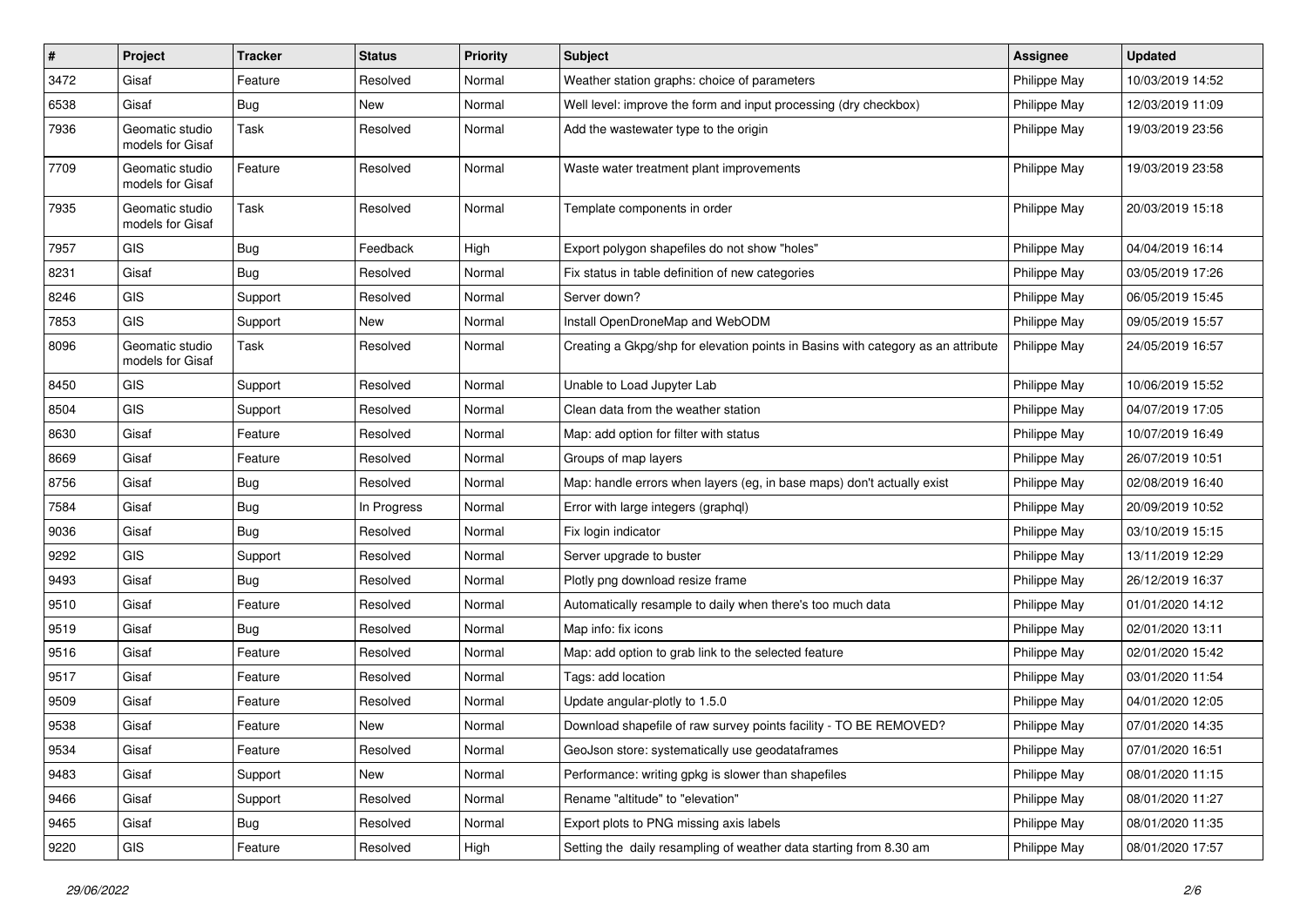| $\sharp$ | Project    | <b>Tracker</b> | <b>Status</b> | <b>Priority</b> | Subject                                                                                                              | <b>Assignee</b> | <b>Updated</b>   |
|----------|------------|----------------|---------------|-----------------|----------------------------------------------------------------------------------------------------------------------|-----------------|------------------|
| 6907     | Gisaf      | Support        | New           | Low             | Study alternative for TileServer                                                                                     | Philippe May    | 11/01/2020 11:45 |
| 9563     | Gisaf      | Feature        | Resolved      | Normal          | Live layers: add option to link to a map feature                                                                     | Philippe May    | 12/01/2020 22:22 |
| 9592     | Gisaf      | Support        | Resolved      | Urgent          | Follow up migration                                                                                                  | Philippe May    | 19/01/2020 13:42 |
| 9603     | Gisaf      | <b>Bug</b>     | New           | Normal          | Map: clean memory after removing layer                                                                               | Philippe May    | 20/01/2020 13:05 |
| 9602     | Gisaf      | Bug            | Resolved      | Normal          | Map: ability to cancel download                                                                                      | Philippe May    | 20/01/2020 18:32 |
| 9789     | Gisaf      | Feature        | New           | Normal          | Login: put in a dialog                                                                                               | Philippe May    | 28/02/2020 04:28 |
| 9944     | Gisaf      | Feature        | Resolved      | Normal          | Admin: manage categories                                                                                             | Philippe May    | 10/04/2020 12:06 |
| 10122    | Gisaf      | <b>Bug</b>     | Resolved      | Normal          | Reconciliation: missing categories                                                                                   | Philippe May    | 19/05/2020 02:53 |
| 10123    | Gisaf      | <b>Bug</b>     | Resolved      | Normal          | Basket Upload: store not saved                                                                                       | Philippe May    | 19/05/2020 17:36 |
| 10140    | Gisaf      | Bug            | <b>New</b>    | Normal          | Admin: sort out manager role                                                                                         | Philippe May    | 19/05/2020 19:22 |
| 10014    | Gisaf      | Feature        | Resolved      | Normal          | Interity checks                                                                                                      | Philippe May    | 19/05/2020 19:23 |
| 10125    | Gisaf      | <b>Bug</b>     | Resolved      | Normal          | Feature with Status other than existing, not showing in the map (example: future   Philippe May<br>building outline) |                 | 20/05/2020 04:05 |
| 10151    | <b>GIS</b> | Feature        | Resolved      | Normal          | PG ADMIN installation on server                                                                                      | Philippe May    | 23/05/2020 12:04 |
| 10153    | <b>GIS</b> | Support        | Resolved      | Normal          | Postgis access for Selvarani in QGis                                                                                 | Philippe May    | 23/05/2020 12:05 |
| 10180    | Gisaf      | Bug            | Resolved      | Normal          | Error importing Johan's shapefile                                                                                    | Philippe May    | 27/05/2020 15:34 |
| 10214    | Gisaf      | Support        | <b>New</b>    | Normal          | Multiple Reconciliations                                                                                             | Philippe May    | 27/05/2020 16:12 |
| 10149    | Gisaf      | Bug            | Resolved      | Normal          | Import basket: fix authorization auto import                                                                         | Philippe May    | 09/06/2020 23:09 |
| 10152    | Gisaf      | Feature        | Resolved      | Normal          | wells list in Measures Tab with only wells having measures                                                           | Philippe May    | 10/06/2020 15:05 |
| 10306    | Gisaf      | <b>Bug</b>     | Resolved      | Normal          | Logout not working                                                                                                   | Philippe May    | 11/06/2020 12:13 |
| 10289    | Gisaf      | Bug            | Resolved      | Normal          | New basket: cannot import raingauge Excel sheet                                                                      | Philippe May    | 11/06/2020 12:17 |
| 10331    | Gisaf      | Feature        | Resolved      | Normal          | Reconciliation: sort layer by alphabetical order                                                                     | Philippe May    | 12/06/2020 17:45 |
| 10337    | Gisaf      | Bug            | Resolved      | Normal          | Custom layers with a "status" column not displayed on the map                                                        | Philippe May    | 13/06/2020 17:36 |
| 10360    | Gisaf      | <b>Bug</b>     | Resolved      | Normal          | Cannot import survey: accuracy issue                                                                                 | Philippe May    | 17/06/2020 01:29 |
| 10364    | Gisaf      | Support        | New           | Normal          | Reconcile the reconciliations                                                                                        | Philippe May    | 17/06/2020 17:27 |
| 10407    | Gisaf      | <b>Bug</b>     | Resolved      | Normal          | Live layer DXF export: missing reprojection                                                                          | Philippe May    | 23/06/2020 04:24 |
| 10400    | Gisaf      | Bug            | Resolved      | Normal          | Map search: works only once                                                                                          | Philippe May    | 24/06/2020 12:05 |
| 10213    | Gisaf      | <b>Bug</b>     | Resolved      | Normal          | Point showing in the reconciliation pop-up but error while reconciling                                               | Philippe May    | 26/06/2020 14:37 |
| 10439    | Gisaf      | Bug            | Resolved      | Normal          | Reconciliation: use categories instead of layers                                                                     | Philippe May    | 27/06/2020 05:21 |
| 10539    | Gisaf      | <b>Bug</b>     | Resolved      | Normal          | New basket admin: the metadata (surveyor, etc) aren't populated from raw<br>points when importing shapefiles         | Philippe May    | 15/07/2020 15:02 |
| 10536    | Gisaf      | Feature        | Resolved      | Normal          | Migrate PlottableModel.Actions.download csv value to plugins                                                         | Philippe May    | 15/07/2020 15:07 |
| 10182    | Gisaf      | Feature        | Resolved      | Normal          | Function to change status of surveyed features                                                                       | Philippe May    | 15/07/2020 15:10 |
| 9552     | Gisaf      | Documentation  | Resolved      | Normal          | Weekly resampling - Starts on mondays                                                                                | Philippe May    | 25/07/2020 17:12 |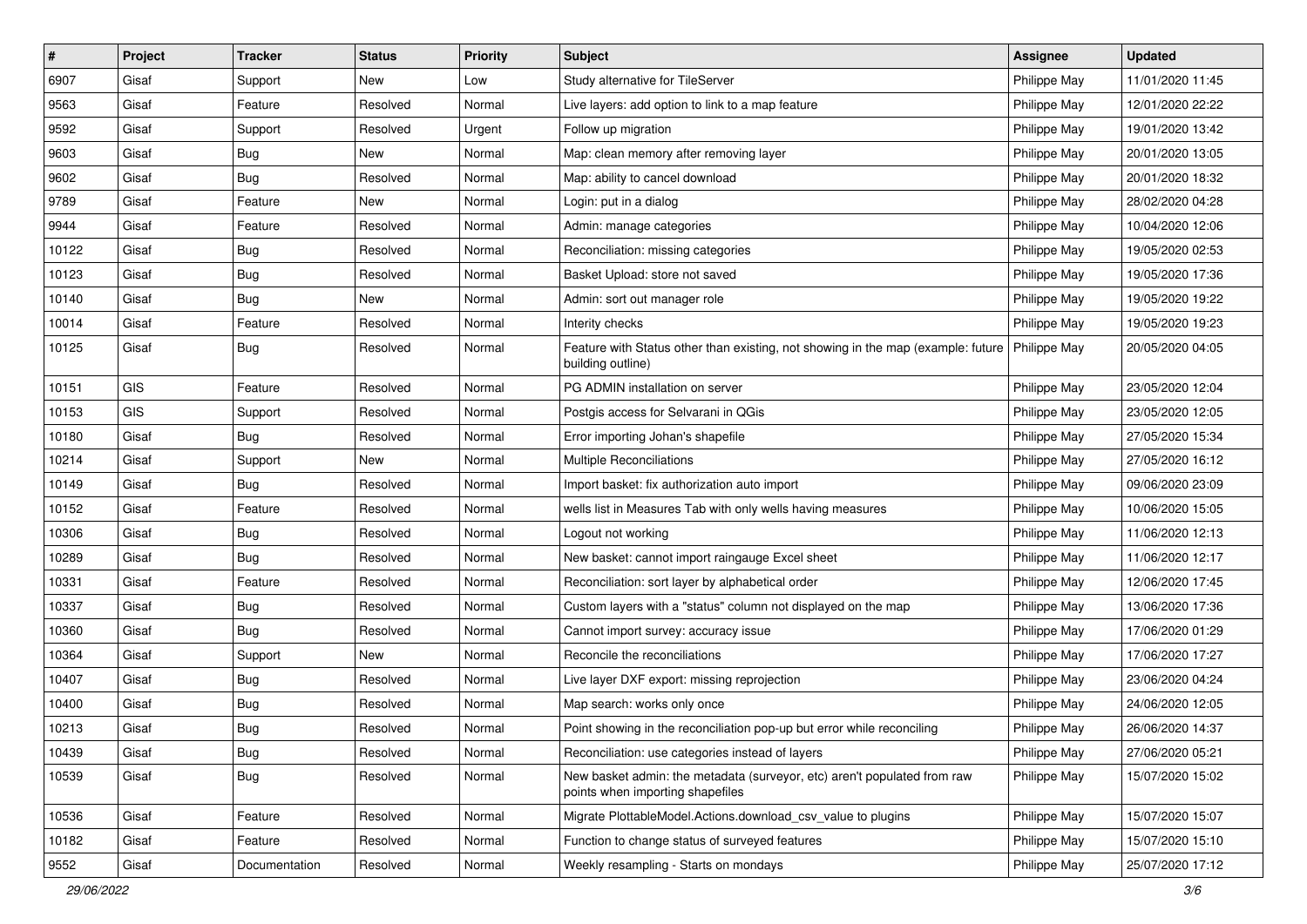| #     | Project                             | <b>Tracker</b> | <b>Status</b> | Priority  | <b>Subject</b>                                                                            | <b>Assignee</b> | <b>Updated</b>   |
|-------|-------------------------------------|----------------|---------------|-----------|-------------------------------------------------------------------------------------------|-----------------|------------------|
| 10693 | GIS                                 | Support        | Resolved      | Normal    | Wrong geometry type for category R54                                                      | Philippe May    | 30/07/2020 12:00 |
| 10323 | <b>GIS</b>                          | <b>Bug</b>     | Resolved      | Normal    | Survey points from Eric Chacra: misc issues                                               | Philippe May    | 03/08/2020 13:11 |
| 10728 | Gisaf                               | <b>Bug</b>     | Resolved      | Normal    | Cannot download CSV for values                                                            | Philippe May    | 03/08/2020 15:49 |
| 10732 | Gisaf                               | <b>Bug</b>     | Resolved      | Normal    | Wind Speed unit                                                                           | Philippe May    | 04/08/2020 16:52 |
| 10819 | Gisaf                               | Bug            | Resolved      | Normal    | Evergreen well: popup showing "null" instead of location, status, type                    | Philippe May    | 23/08/2020 23:44 |
| 10829 | Gisaf                               | <b>Bug</b>     | Resolved      | Normal    | Missing symbols                                                                           | Philippe May    | 24/08/2020 12:34 |
| 10830 | Gisaf                               | <b>Bug</b>     | Resolved      | Normal    | Import issue with raw survey points                                                       | Philippe May    | 30/08/2020 14:45 |
| 10862 | GIS                                 | Bug            | New           | Normal    | Fix the issues resulted from import point bug                                             | Philippe May    | 05/09/2020 15:11 |
| 10920 | Gisaf                               | Feature        | Resolved      | Normal    | Add option to display labels on the map                                                   | Philippe May    | 07/09/2020 11:54 |
| 9749  | Gisaf                               | Feature        | New           | Normal    | Strip extra characters in graphQL queries                                                 | Philippe May    | 07/09/2020 12:48 |
| 10948 | Gisaf                               | Feature        | Resolved      | Normal    | Add WMS3 server capabilities (with pygeoapi)                                              | Philippe May    | 14/09/2020 16:59 |
| 10741 | Gisaf                               | Feature        | Resolved      | Normal    | Add a way for changing status of a feature, given its original id                         | Philippe May    | 16/09/2020 17:35 |
| 10740 | Gisaf                               | <b>Bug</b>     | Resolved      | Normal    | Change status: issue with projection system                                               | Philippe May    | 17/09/2020 14:34 |
| 10991 | Gisaf                               | Bug            | New           | Normal    | Graph of Average rainfall by month in Dashboard - limited viewing area when<br>zooming in | Philippe May    | 17/09/2020 14:49 |
| 11071 | Gisaf                               | Support        | New           | Normal    | Reconciliation: cannot find some points                                                   | Philippe May    | 01/10/2020 13:03 |
| 11081 | Gisaf                               | Support        | New           | Normal    | Gisaf doesn't allowed multiple reconciliation                                             | Philippe May    | 01/10/2020 15:00 |
| 8721  | Gisaf                               | Feature        | New           | Normal    | Survey data basket: handle the case when more than one file in the basket per<br>day      | Philippe May    | 14/10/2020 17:01 |
| 11449 | Gisaf                               | Feature        | Resolved      | Normal    | Strip extra characters when importing survey CSV files                                    | Philippe May    | 10/12/2020 01:06 |
| 11457 | Gisaf                               | Support        | Resolved      | Normal    | Building Shed and Retaining Walls are not showing in a map                                | Philippe May    | 14/12/2020 19:52 |
| 10569 | Gisaf                               | Feature        | Resolved      | Normal    | Well Masterfile/Repository                                                                | Philippe May    | 19/12/2020 17:10 |
| 11486 | GIS                                 | Feature        | New           | Normal    | Button Labels for wells details                                                           | Philippe May    | 21/12/2020 10:26 |
| 11506 | <b>GIS</b>                          | Documentation  | New           | Normal    | Article on wells levels graphs                                                            | Philippe May    | 21/12/2020 16:41 |
| 11577 | Gisaf                               | Feature        | Resolved      | Normal    | Dashboard: multiple sections per page                                                     | Philippe May    | 27/01/2021 12:37 |
| 11649 | Gisaf                               | Feature        | Resolved      | Normal    | Wells timeline dashboard misc. improvements                                               | Philippe May    | 27/01/2021 15:47 |
| 11678 | Geomatic studio<br>models for Gisaf | Feature        | New           | Normal    | Add new models for AVES                                                                   | Philippe May    | 02/02/2021 12:13 |
| 11886 | Gisaf                               | Support        | Resolved      | Normal    | Pandas resample deprecation warning                                                       | Philippe May    | 16/03/2021 12:49 |
| 11898 | <b>GIS</b>                          | Support        | New           | Normal    | Add Aurogreen Weather Station                                                             | Philippe May    | 17/03/2021 12:10 |
| 11907 | Gisaf                               | Feature        | Resolved      | Normal    | Allow specific project list for custom models                                             | Philippe May    | 19/03/2021 16:13 |
| 12049 | GIS                                 | Bug            | Resolved      | Immediate | Gisaf Error                                                                               | Philippe May    | 22/04/2021 10:39 |
| 12051 | GIS                                 | Support        | New           | Normal    | Update pgadmin                                                                            | Philippe May    | 22/04/2021 12:57 |
| 12075 | GIS                                 | Feature        | Resolved      | High      | CSR Weather Station not showing since 22 of april 2021                                    | Philippe May    | 29/04/2021 15:34 |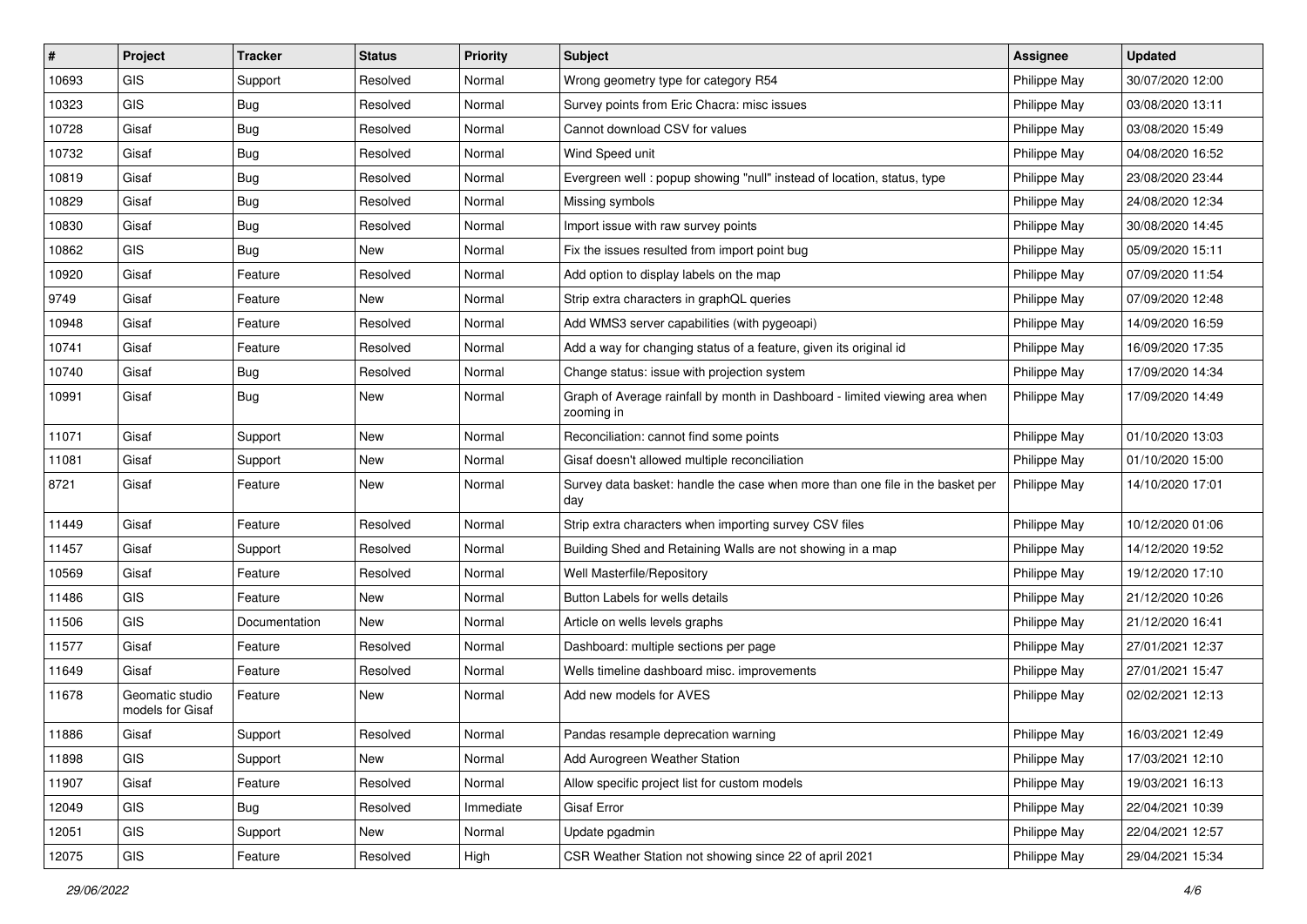| #     | Project                             | <b>Tracker</b> | <b>Status</b> | <b>Priority</b> | Subject                                                      | <b>Assignee</b> | <b>Updated</b>   |
|-------|-------------------------------------|----------------|---------------|-----------------|--------------------------------------------------------------|-----------------|------------------|
| 10224 | Gisaf                               | Support        | Resolved      | Normal          | Update gs.basemaps in Jupyter notebooks                      | Philippe May    | 14/06/2021 16:15 |
| 10675 | Gisaf                               | Feature        | Resolved      | Normal          | Add attribution on map                                       | Philippe May    | 04/07/2021 13:58 |
| 12491 | Gisaf                               | Feature        | Resolved      | Normal          | Measure distances on the map                                 | Philippe May    | 11/07/2021 11:51 |
| 12646 | Geomatic studio<br>models for Gisaf | Feature        | New           | Normal          | Add and import new data from Johan for OFC                   | Philippe May    | 01/08/2021 19:46 |
| 12688 | Gisaf                               | Support        | Resolved      | Normal          | Layers are not visible                                       | Philippe May    | 10/08/2021 10:03 |
| 12701 | GIS                                 | <b>Bug</b>     | Resolved      | Normal          | Weather Station not showing data since 24 July 2021          | Philippe May    | 12/08/2021 12:21 |
| 13068 | GIS                                 | Support        | Resolved      | Normal          | Migrate gisaf VM to bullseye                                 | Philippe May    | 25/10/2021 17:28 |
| 12867 | GIS                                 | Support        | In Progress   | Normal          | Upgrade server (all virtual machines) to Debian bullseye     | Philippe May    | 25/10/2021 17:34 |
| 13090 | Gisaf                               | Support        | Resolved      | Normal          | Importing error in new admin                                 | Philippe May    | 28/10/2021 11:00 |
| 13115 | <b>GIS</b>                          | Task           | In Progress   | Urgent          | Server not working after power cut                           | Philippe May    | 29/10/2021 11:05 |
| 10291 | GIS                                 | Support        | In Progress   | Normal          | Vacuum DB at reboot                                          | Philippe May    | 29/10/2021 11:44 |
| 13125 | Gisaf                               | Bug            | Resolved      | Normal          | Live layers: error with no detail shown                      | Philippe May    | 01/11/2021 19:06 |
| 9463  | GIS                                 | Support        | Resolved      | Normal          | Setup a weather station in Kalpana                           | Philippe May    | 02/11/2021 15:08 |
| 13132 | GIS                                 | <b>Bug</b>     | Resolved      | Normal          | CSR Weather station missing data 28 nd 29 Otober 2021        | Philippe May    | 06/11/2021 12:20 |
| 12895 | GIS                                 | Support        | Resolved      | Normal          | Migrate backups to Bung                                      | Philippe May    | 12/11/2021 00:36 |
| 13202 | Gisaf                               | Support        | Resolved      | Normal          | Gisaf is showing error                                       | Philippe May    | 12/11/2021 12:59 |
| 13203 | GIS                                 | Support        | In Progress   | Normal          | Redis server: fix warning relarted to memory allocation      | Philippe May    | 12/11/2021 13:03 |
| 13235 | GIS                                 | Support        | Resolved      | Normal          | Server hardware failure (sdc hard drive)                     | Philippe May    | 19/11/2021 17:59 |
| 11762 | Gisaf                               | Feature        | Resolved      | Normal          | Switch from Mapbox to Maplibre                               | Philippe May    | 20/11/2021 15:21 |
| 13258 | Gisaf                               | <b>Bug</b>     | Resolved      | Normal          | Missing data from AmbientWeather weather stations            | Philippe May    | 21/11/2021 16:50 |
| 13447 | GIS                                 | Support        | Resolved      | Urgent          | Server down due to electrical power cut                      | Philippe May    | 31/12/2021 17:14 |
| 13642 | Gisaf                               | Support        | Resolved      | Urgent          | Electrical problems: Server down                             | Philippe May    | 15/02/2022 09:38 |
| 13681 | Gisaf                               | Support        | Resolved      | Normal          | Gisaf isn't Connecting                                       | Philippe May    | 19/02/2022 11:01 |
| 13763 | GIS                                 | Support        | Resolved      | Normal          | Gisaf not responding                                         | Philippe May    | 11/03/2022 13:03 |
| 13766 | Gisaf                               | Bug            | New           | Normal          | OGCAPI: make async                                           | Philippe May    | 11/03/2022 14:39 |
| 13847 | GIS                                 | Support        | New           | Urgent          | Gisaf not responding                                         | Philippe May    | 01/04/2022 17:08 |
| 13883 | GIS                                 | Support        | Resolved      | Urgent          | Gisaf not responding - Possible issue with tag editing?      | Philippe May    | 07/04/2022 19:34 |
| 13901 | GIS                                 | <b>Bug</b>     | New           | Normal          | Map: style of the category with status 'E' is always applied | Philippe May    | 12/04/2022 11:01 |
| 13885 | GIS                                 | <b>Bug</b>     | Resolved      | Normal          | Wrong name showing in the list of layers in the map          | Philippe May    | 23/04/2022 04:04 |
| 13952 | Gisaf                               | Support        | Resolved      | Normal          | Gisaf isn't Connecting                                       | Philippe May    | 25/04/2022 11:27 |
| 13968 | Geomatic studio<br>models for Gisaf | Feature        | Resolved      | Normal          | Create layers and all for the LB records                     | Philippe May    | 28/04/2022 17:18 |
| 13985 | Gisaf                               | Bug            | New           | High            | Gisaf is hanged                                              | Philippe May    | 29/04/2022 22:15 |